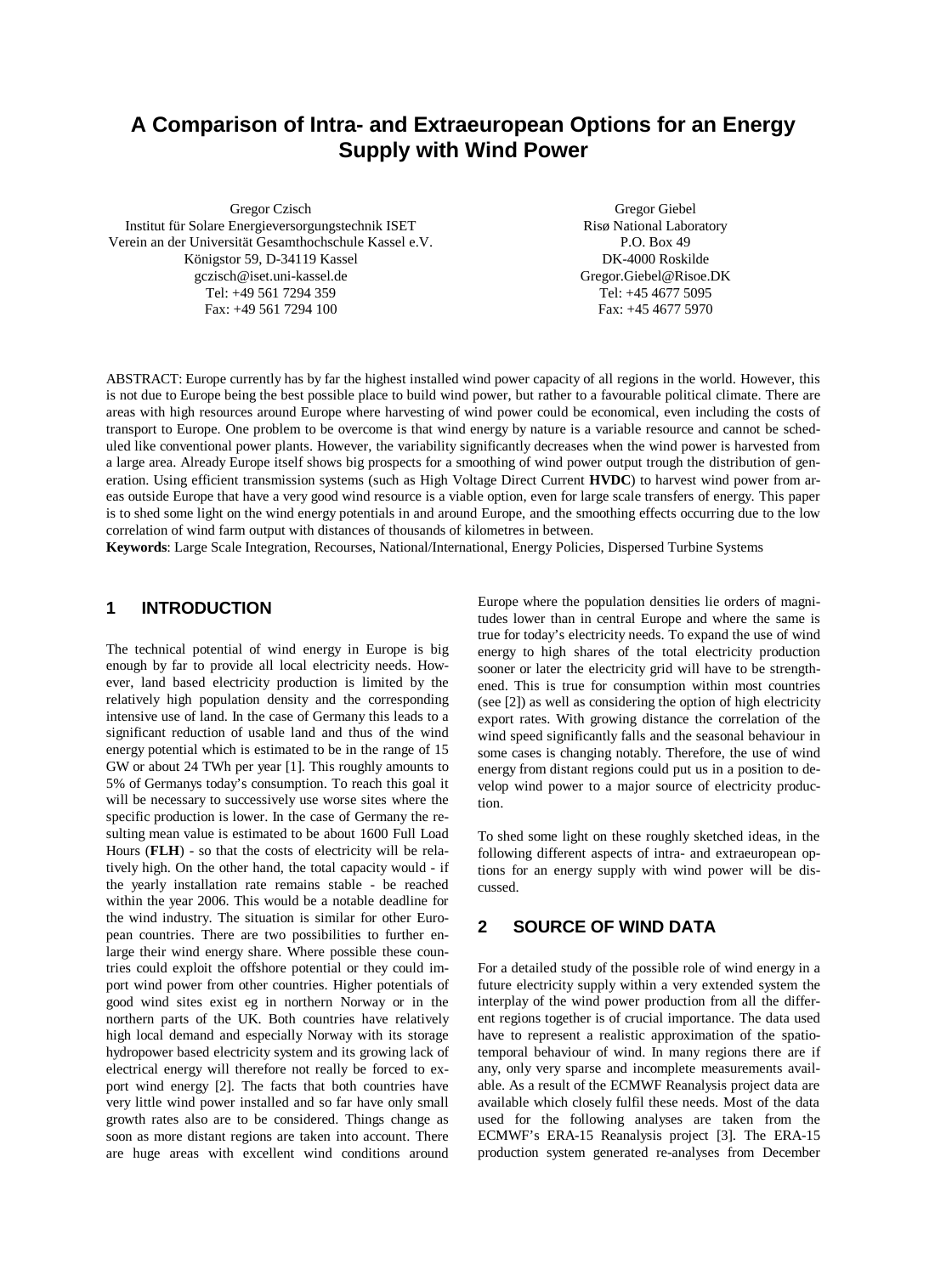1978 to February 1994 with a 6-hour timestep. The data are calculated in spectral T106 resolution - corresponding to a horizontal resolution of about 1.125 degrees - with 31 vertical levels. For this study the two of these levels close to 33m and 144m above ground were used to calculate the world-wide wind conditions at 80m hub height. The wind data were converted to power using the characteristics of a modern wind turbine (**WT**) with variable speed, 80m hub height 1.5 MW capacity and 66m rotor diameter.

## **3 WIND ENERGY POTENTIAL**

One result of the calculations is the potential yearly production for Europe and its neighbourhood shown in **Figure 1**.



**Figure 1** Possible annual wind energy production on land sites within Europe and its surrounding in full load hours of variable speed WT with 80m hub height 1.5 MW capacity and 66m rotor diameter. Meteorological data 1979-1992 [3].

In hilly regions such as the mountains close to Norway's cost line the results due to the spatial resolution of the ERA-15 model tend to be an underestimation of the actual conditions, whereas in more moderate terrain they seem to be relatively close to the real values. The technical potential of the whole area - only considering land sites with more than 1500 FLH - with 6 MW/km<sup>2</sup> reaches close to  $150,000$ TWh and roughly equals 40 times today's consumption of the shown area. Hereby the mean production at all sites is about 2000 FLH.

#### **3.1 SELECTED REGIONS**

In addition to western European sites three regions in the European neighbourhood lie within the centre of the following considerations. Following we assume the installation of wind power at 2.4 MW/km<sup>2</sup>, which is rather conservative.

One is the **northern Russian and western Siberian region** (**Region a**) where the expected yearly production at the selected sites lies between 3000 and 3400 averaging to 3100 FLH. These numbers are consistent with the Russian Wind Atlas [4]. The total capacity that could be installed amounts to 350 GW and 1100 TWh yearly electricity production. A second region (**Region b**) lies within **Kazakhstan** close to the Caspian Sea. Here the expected yearly production at the selected sites lies between 2500 and 2800 averaging to 2600 FLH. Single measurements [5] confirm these expectations. Another study arrives at significantly higher velocities, from which 4000 FLH at selected sites can be derived [6]. The total capacity that could be installed amounts to 210 GW and 550 TWh yearly electricity production. The third extraeuropean region is divided into two subregions within the western Sahara. The first (**Region c**) lies in **southern Morocco**. Here the expected yearly production at the selected sites lies between 3200 and 3700 averaging to 3400 FLH. Single wind measurements come here to significantly better results [7]. From these at selected sites a yearly production of more than 4500 FLH can be derived. In this Region 120 GW could be installed, leading to 400 TWh yearly electricity production. The second subregion (**Region d**) lies in **Mauritania**. Here the expected yearly production at the selected sites lies between 2650 (inland) and 3250 (closer to the coastline) averaging to 3000 full load hours. The total installable capacity corresponds to 105 GW and 320 TWh yearly electricity production.

For Europe itself (**Region E**) in this study a selection of better wind sites within the **EU and Norway** is made. This selection would lead to a higher proportion of the total capacity in the more northern countries. Eg 25% of the capacity are assumed in Ireland and Great Britain (In these two countries the total installable wind capacity might be higher. In order not to dominate the total production by the conditions of a relatively small area the capacity has been limited.). Overall the European capacity at the considered sites is assumed to be about 150 GW and 400 TWh yearly electricity production. This amounts to 2700 FLH on average. These estimations take the population density into account and therefore lie far below the technical potential.

#### **3.2 TOTAL SELECTED CAPACITY**

The potentials described in the above section altogether make a capacity of nearly 950 GW and close to 2800 TWh yearly electricity production. This is more than the total demand of the EU-countries plus Norway which in the year 1997 was 2100 TWh. The average production exceeds 2900 full load hours.

# **4 SPATIO-TEMPORAL BEHAVIOUR OF WIND ENERGY**

Since the total capacity of the selected favourable wind regions in comparison to the total demand is high, the temporal behaviour of the potential production becomes an important point of view. One of the questions of interest is how the seasonal production profile corresponds with the electricity demand. **Figure 2** shows the monthly mean production of the selected regions where the graphs **a)** to **d)** represent the Extraeuropean and **E)** the European production. Graph **G)** shows the monthly mean electricity consumption of EU-countries plus Norway. It represents 1930 TWh yearly consumption, delivered by a rated power plant capacity of 465 GW. **F)** is a combination of the possible wind power production at all regions ("Region" F). Here it is assumed that about one third of the capacity would be installed within the western European countries, while the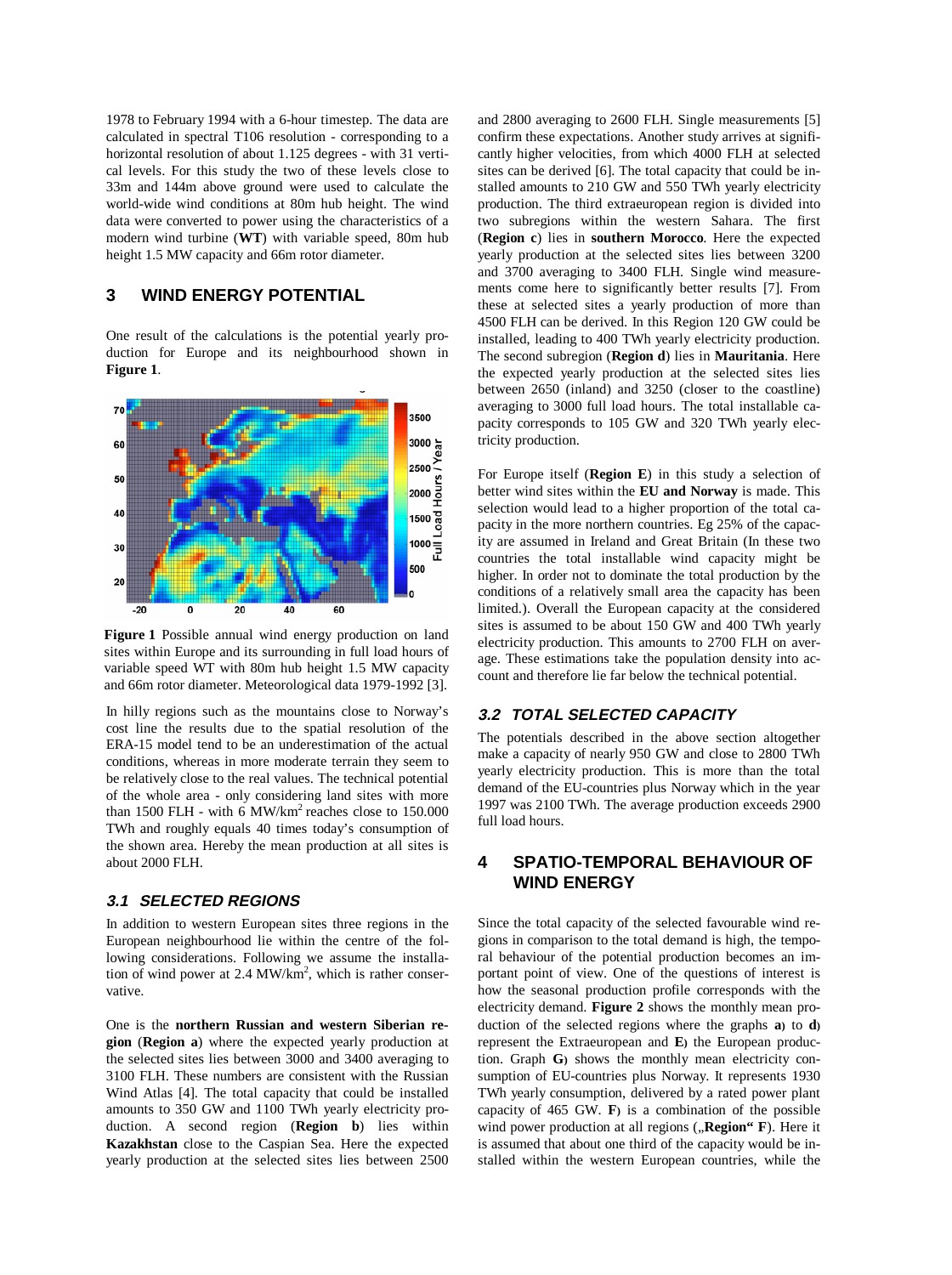remaining part of the rated power is distributed in equal shares over the other regions.



**Figure 2** Monthly mean wind power production of selected regions: The graphs a to d represent the Extraeuropean E the European production and F a combination of wind power at all regions. G shows the electric demand weighted with the today's rated power of all power plants installed.

Europe as well as the **northern Russian and western Siberian region** and **Kazakhstan** are typical winter wind areas, whereas the Moroccan and Mauritanian regions are dominated by Passat winds and thus by summer wind maxima. The monthly behaviour of the very simple configuration represented by graph F is much better suited to follow the demand curve than the European resources alone.

Another important question is how far it is possible to compensate local fluctuations of the wind power production with a shorter time span by engaging a large area for its production. The stochastic behaviour significantly changes with the size of the area. In **Table 1** the relative standard deviation of the wind power time series with different sizes of the used catchment area are listed. The standard deviation is divided by the mean production in each region. This is done for different time spans: 6 hourly (in the resolution of the wind data), weekly mean and monthly mean values.

**Table 1:** Relative standard deviation of the wind power time series with different sizes of the used catchment area.

| <b>Region</b>    | $DK-D^*$ |     | $\mathbf{E}$ (Europe) $\mathbf{F}$ (all regions) |  |
|------------------|----------|-----|--------------------------------------------------|--|
| 6-hour time step | 88%      | 59% | 33%                                              |  |
| weekly mean      | 64%      | 49% | 22%                                              |  |
| monthly mean     | 46%      | 41% | 16%                                              |  |

\* The region DK-D is the potential common production area of Denmark and Germany with relatively small size.

In general the fluctuations rapidly decline with the size of the catchment area (see also [8]). For the simultaneous use of all regions mentioned the relative standard deviations are for all averaging times close to 30% of those within the area DK-D. The production is much smoother and the need of fast reactions to changes as well as of storage systems is significantly lower.

This change can also be seen if one considers the maximum and minimum power production within the system. In **Table** 2 among other figures the occurring extremes can be found. Viewing the results shown it is obvious that the use of a larger area is superior in all aspects to a system of smaller scale.

**Table 2:** Some statistical figures of wind power time series with different sizes of the used catchment area.

| <b>Region</b>                                                                                                  | DK-D*  | $E$ (Europe) | F (all regions) |  |
|----------------------------------------------------------------------------------------------------------------|--------|--------------|-----------------|--|
| extremes of actual wind power<br>1                                                                             |        |              |                 |  |
| max                                                                                                            | 100%   | 80%          | 67%             |  |
| min                                                                                                            | 0%     | 3%           | 4%              |  |
| П<br>frequency of occurrence of extremes of wind power                                                         |        |              |                 |  |
| over 60%                                                                                                       | 18%    | 8%           | 1%              |  |
| under 20%                                                                                                      | 46%    | 37%          | 10%             |  |
| <b>III</b> lack (-) or excess (+) of wind power production<br>(WPP) weighted with all WPP within the used area |        |              |                 |  |
| over $60%$                                                                                                     | $+11%$ | $+2\%$       | $+0.1%$         |  |
| under 20%                                                                                                      | $-18%$ | $-8%$        | $-1\%$          |  |
| under 30%                                                                                                      | $-34%$ | $-24%$       | -9%             |  |
| total share of the production while actual power is<br>IV                                                      |        |              |                 |  |
| over 60%                                                                                                       | 46%    | 18%          | 2%              |  |
| under $20%$                                                                                                    | 11%    | 16%          | 5%              |  |
| *s. Table 1                                                                                                    |        |              |                 |  |

The combined Transeuropean use F realises both Intra- as well as Extraeuropean wind power production. Within this system times with very low or high production become relatively rare incidents. (If furthermore offshore wind energy was used the low end could be considerably higher [9]). The system could provide 30% of base load if there was engaged a backup system with 26% of the rated power of the installed WTs. This backup would therefore on average only be working to 11% of its capacity.<sup>1</sup> Thus it would be best to use power plants that require low investment. The total investment for modern gas turbines as backup eg could lie far below 10% of the investment in the wind power capacity and therefore only slightly change the production costs.

# **5 BACKUP, STORAGES AND TRANSPORT CAPACIY**

At this point the authors would like to permit themselves some strategic considerations. If the Transeuropean wind energy F was used in accordance with the explanation in **chapter 3** the maximum capacity is about 460 GW. In the following the resulting time series of wind power production is compared to the approximated time series of the consumption G. The second idea considered in the following is that with the same temporal behaviour of the wind energy production the equivalent of the consumption could be produced. This would require enlarging the rated wind power to 660 GW. **Table 3** shows some results of these considerations. The surplus energy production is relatively

<sup>&</sup>lt;sup>1</sup> These 11% are stem from multiplying the lack of energy (Table 1; section III; line "under  $30\%$ "; column F) with the mean production F (see Figure 2 graph F) divided by the difference between the required base load of 30% and the minimum wind power ((Table 1; section I; line "min"; column F). So 11% ≈ |(-9%\*33%)/(30%-4%)|.